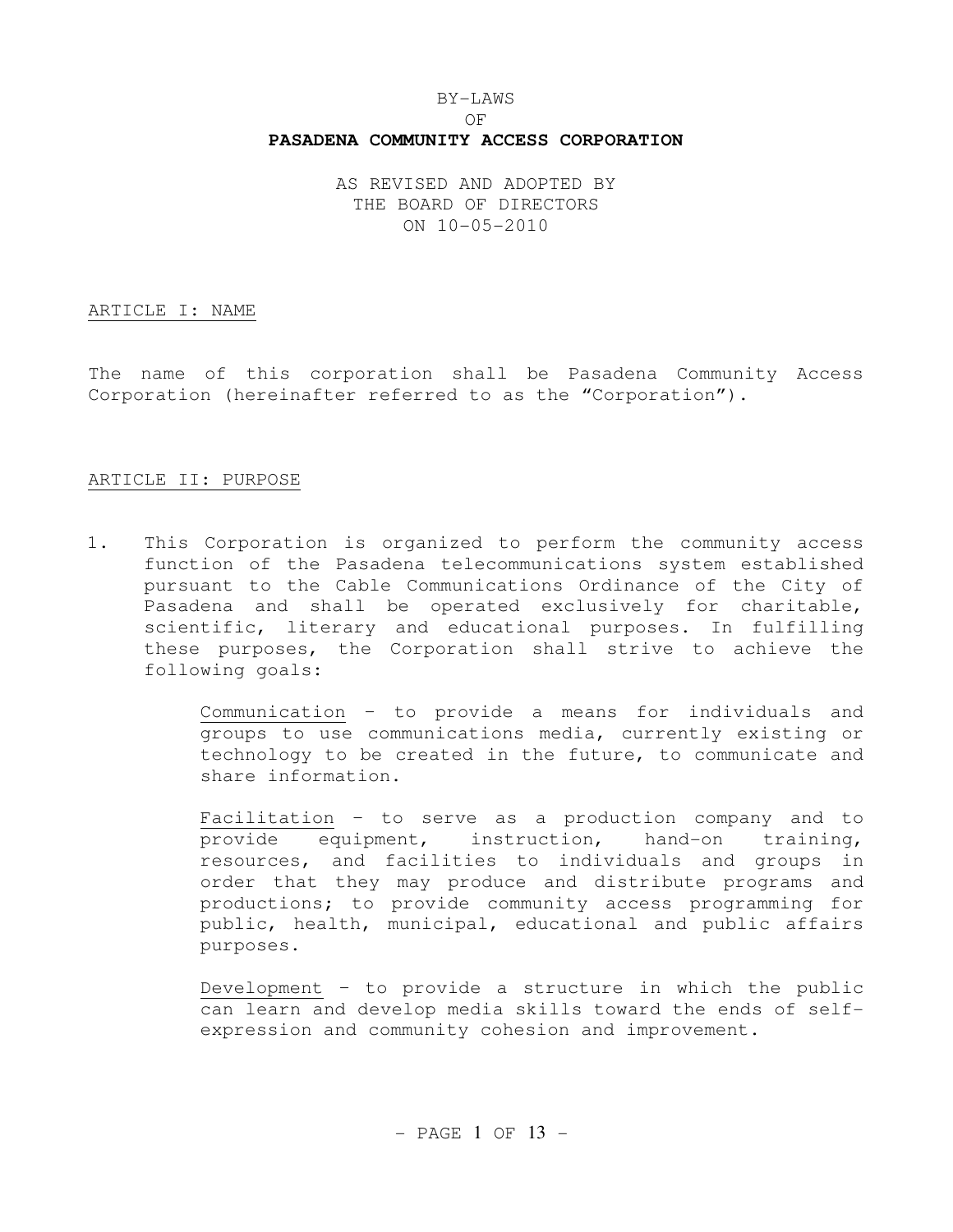- 2. In accordance with the purposes of this Corporation as stated above and in the Articles of Incorporation, this Corporation adopts and incorporates as though fully set forth herein, the Memorandum of Understanding entered into between the City of Pasadena, the Pasadena Unified School District, hereinafter referred to as PUSD, and the Pasadena Area Community College District, hereinafter referred to as PCC, dated January 25, 1983.
- 3. This Corporation reserves all default rights as set forth in those provisions of the California Corporations Code applicable to non-profit public benefit corporations.

### ARTICLE III: BOARD OF DIRECTORS

#### 1. Powers

 The property, affairs and business of this Corporation shall be managed and conducted by the Board of Directors, subject to limitations of the Articles of Incorporation and by these By-Laws. The Corporation's Board of Directors shall serve without pay. The Board shall exercise the responsibilities and powers of a nonprofit, tax-exempt public benefit corporation and take necessary action to protect that status, set policy and provide recommendations on operations and activities to the Executive Director of the Corporation, and assist the Executive Director and any other staff in gaining access to human, material, information and financial resources necessary to this Corporation's activities.

# 2. Number of Board Members

 The Board of Directors shall have eleven members. With the exception of those Directors appointed pursuant to Section 4(a) and Section 4(b) of Article III herein, who need not be residents of the City of Pasadena, all other Directors shall be residents of the City of Pasadena.

### 3. Term

Directors shall hold office for a term of three years or until

 $-$  PAGE 2 OF 13  $-$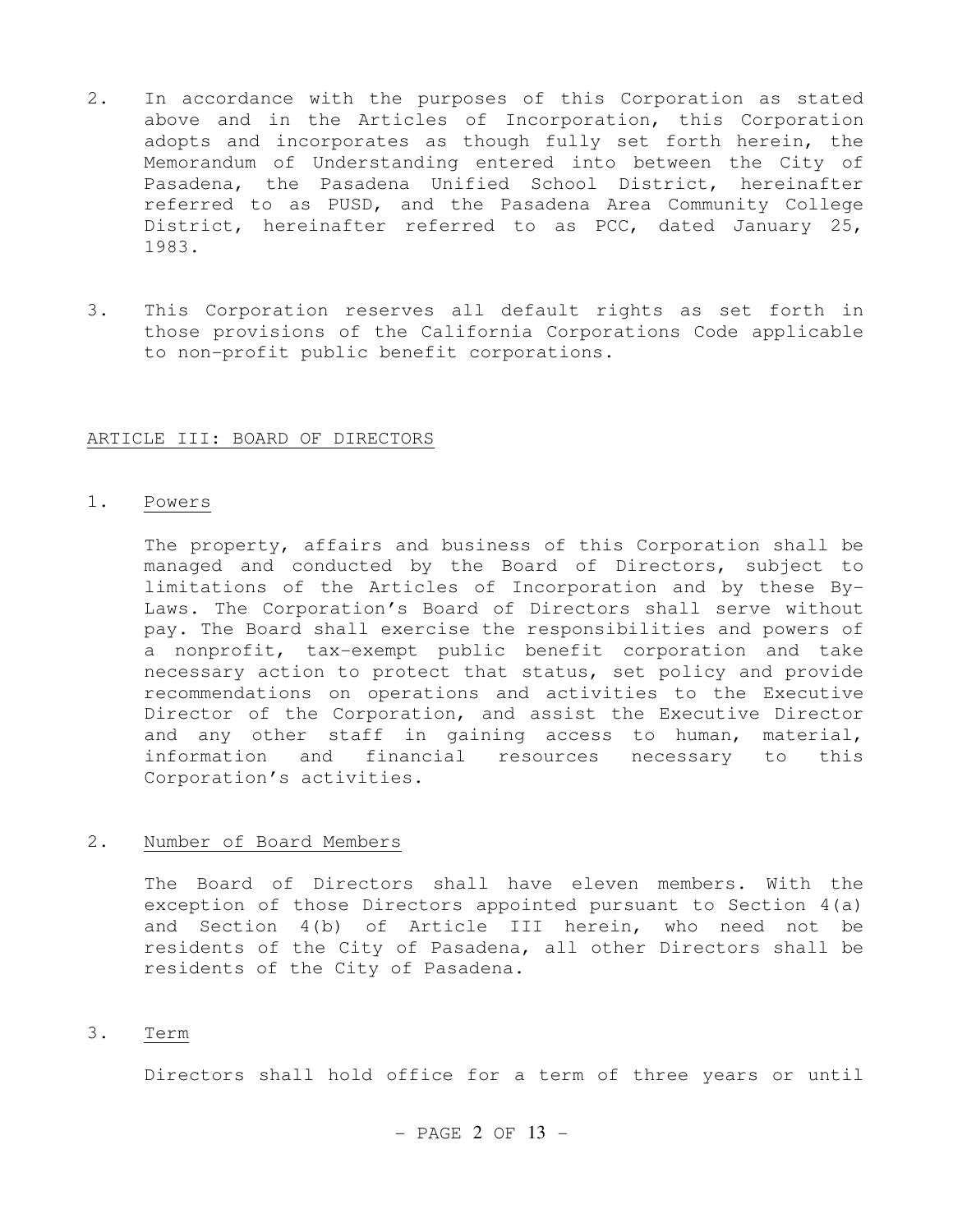their respective successors are appointed, except in the case of death, resignation, loss of Pasadena residency, if applicable, or removal as provided herein. Such Directors may be appointed for a second term of three years. No person shall serve more than six consecutive years as a Director, nor be eligible for further appointment until a period of one year has elapsed.

### 4. Appointment

 All members of the Corporation's Board of Directors shall be appointed by the City Council, the legislative body of the City of Pasadena.

- a. One of the Directors appointed shall be selected from the person or persons nominated to serve on the Board of Directors by PCC, and one shall be selected from the person or persons nominated to serve on the Board of Directors by PUSD.
- b. One of the Directors shall be appointed by the Pasadena City Manager.
- c. Each City Council member and the Mayor shall be entitled to one appointment to the Board of Directors.

# 5. Resignation

 Any member may resign at any time by giving written notice of their resignation to the Corporation's Board of Directors and the Mayor. Any such resignation shall take effect at the time, if any, specified therein or, if no time is specified therein, upon receipt thereof by the Board of Directors and the Mayor: and, unless otherwise specified therein, the acceptance of such resignation shall not be necessary to make it effective.

# 6. Vacancy

 A vacancy because of death, resignation, removal, loss of Pasadena residency, if applicable, or any other cause shall be filled for the unexpired portion of the term by appointment as provided in Paragraph 4 of Article III.

### 7. Removal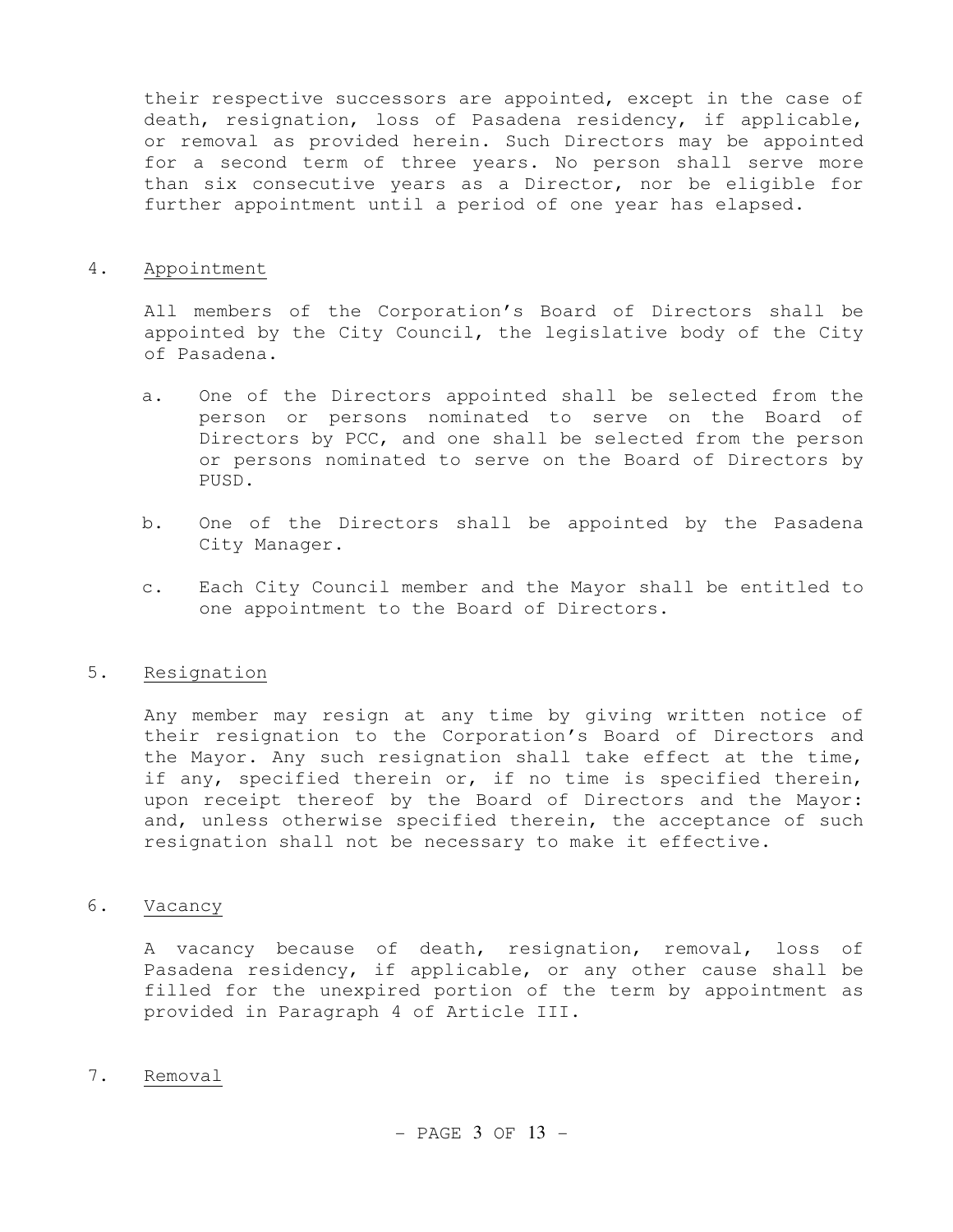Any Director may be removed by a vote of the majority of all Directors for failure to attend three successive meetings without authorization of the President or for other cause as set forth in those provisions of the California Corporations Code applicable to non-profit public benefit corporations.

# 8. Qualifications

 In making appointments to the Corporation's Board of Directors, and in nominating candidates for appointment, the following shall be considered:

- a. An interest in community programming;
- b. Experience in business management, operation of a telecommunications service, in fund raising, or in nonprofit organization management;
- c. Willingness to serve and commit the time required;
- d. Dedication to serving the best interests and needs of the entire community and its many public and private institutions;
- e. Representation by persons reflecting the diverse character of the Pasadena community.

 No person having an ownership interest in any company owning or operating a telecommunications system within the Pasadena City limits shall be eligible to serve on the Corporation's Board of Directors. The acquisition of such an interest by any Director shall require the immediate resignation of such Director from the Board of Directors.

# 9. Meetings

a. The Corporation's Board of Directors shall meet at least once a month on such dates and at such times and places to be set by it. Special meetings may be called by the President, Secretary, or by any two Board members upon at least four days mailed notice or 48 hours telephonic or other method of notice reasonably calculated to inform Directors of the meeting. Notice of the meeting need not be given to any Director who signs a waiver of notice or a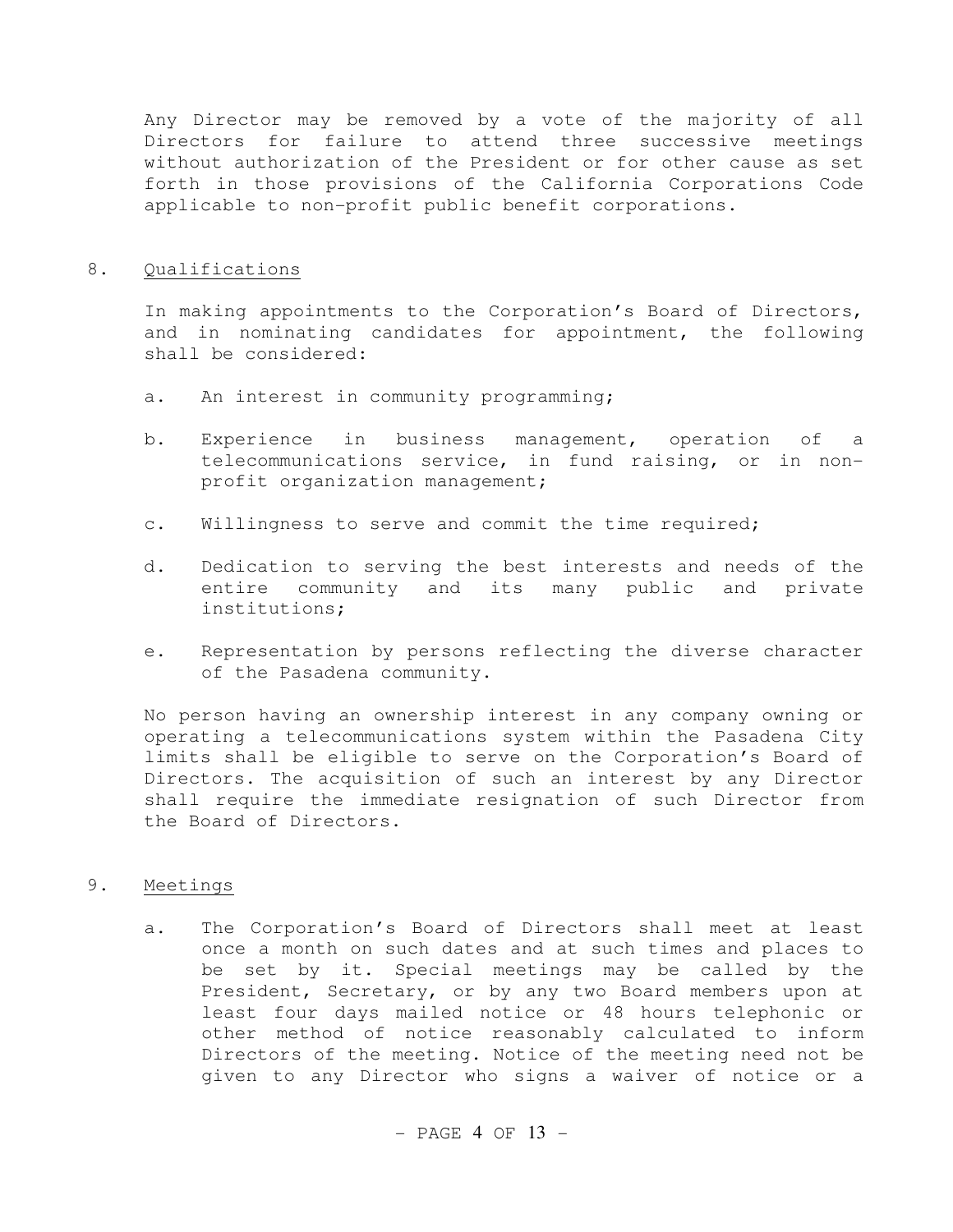written consent to holding the meeting or an approval of the minutes thereof, whether before or after the meeting, or who attends the meeting without protesting, prior thereto or at its commencement, the lack of notice to such Director. All such waivers, consents and approvals shall be filed with the corporate records or made a part of the minutes of the meetings.

- b. A majority of the members of the Corporation's Board of Directors shall constitute a quorum for conducting business.
- c. Robert's Rules of Order, as from time to time revised, shall served as parliamentary authority at all meetings.
- d. The Board of Directors may organize itself into such committees as it deems appropriate for the conduct of its business. Committees exercising the authority of the Board shall consist of members of the Board of Directors. Board Committees may allow non-members to be present as guests at meetings and may create advisory committees, which do not have authority to act for the Board.
- e. All meetings of the Board of Directors shall be open to the public in compliance with the procedures as set forth in the Ralph M. Brown Act, and shall be noticed in accordance with said Act, notwithstanding any other provision of these By-Laws.

## ARTICLE IV: OFFICERS/EMPLOYEES

# 1. Officers

 The officers of this Corporation shall be a President, a Vice President, a Treasurer, and a Secretary. No two offices may be held by the same person. The President and Vice President shall be members appointed pursuant to Article III  $(4)c$ .

## 2. Election, Term of Office and Qualifications

 All officers shall be elected annually by the Board of Directors and each shall hold office until the next annual election of officers and until their successor shall have been duly elected

- PAGE 5 OF 
$$
13 -
$$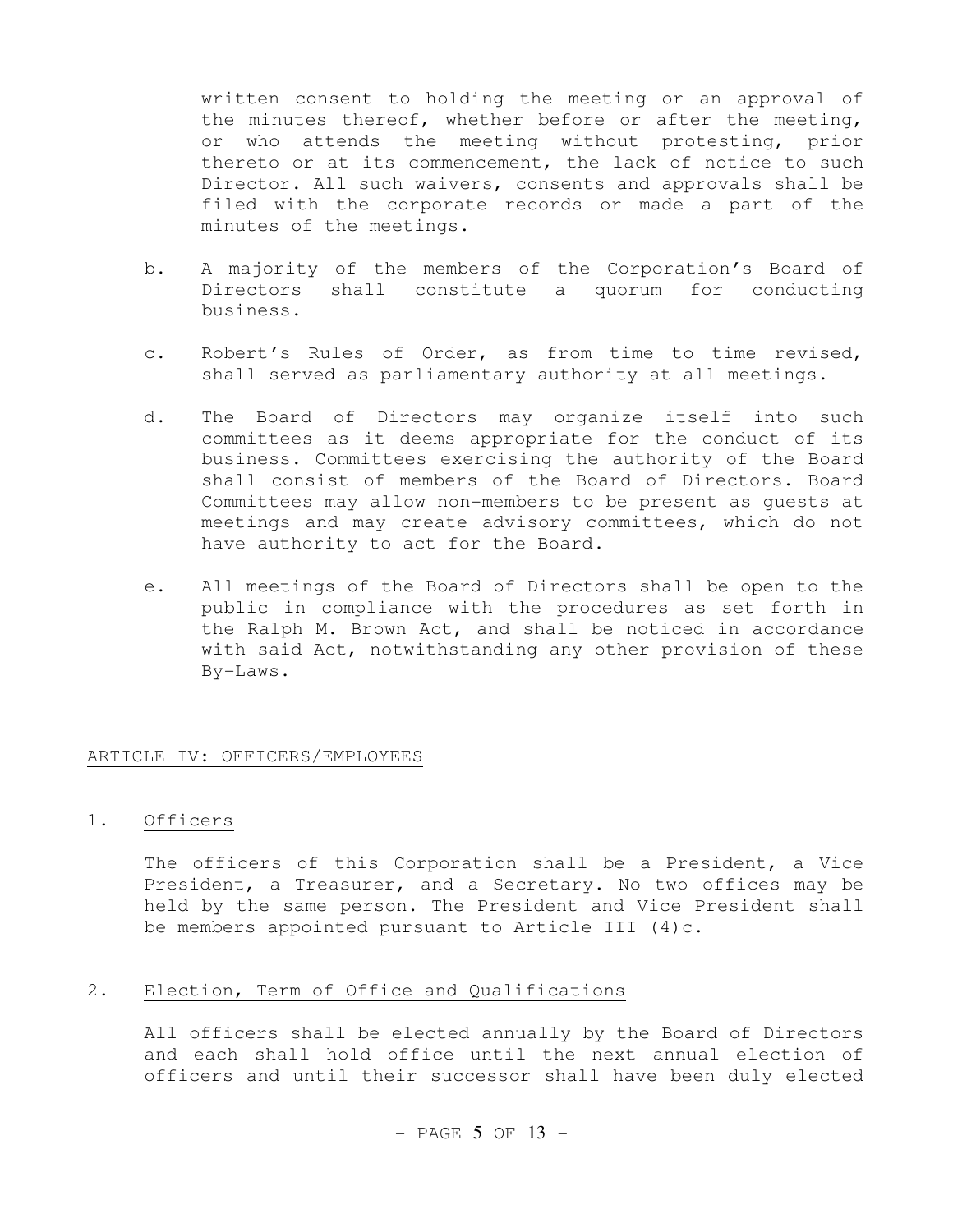and qualified, or until their death, or until they shall resign. All officers shall be members of the Corporation's Board of Directors.

# 3. Resignations

 Any officer may resign at any time by giving written notice of their resignation to the Corporation's Board of Directors. Any such resignation shall take effect at the time, if any, specified therein or, of no time is specified therein, upon receipt thereof by the Board of Directors.

#### 4. Vacancies

 A vacancy in any office because of death, resignation, removal or any other cause shall be filled in accordance with Paragraph 4 of Article III, and Paragraphs 1 and 2 of Article IV.

### 5. President

 The President shall preside at all meetings of the Board of Directors and at all meetings of the Executive Committee, if any; shall see that all orders and resolutions of the Board of Directors are carried into effect; may execute and deliver in the name of the Corporation (except in cases in which such execution and delivery shall be expressly delegated by the Directors or by these By-Laws to some other officer or agent of this Corporation or shall be required by law to be otherwise executed and delivered) any deeds, mortgages, bonds, contracts, or other instruments pertaining to the business of this Corporation; shall perform such other duties as may, from time to time, be prescribed by the Board of Directors; and, in general, shall perform all duties usually incident to the office of the President.

# 6. Vice President

 The Vice President shall function as may be assigned by the President or the Board of Directors. In the absence of the President, the Vice President shall preside at all meetings of the Board of Directors and, during the absence or disability of the President, shall have all powers and perform all duties of the President. In the absence of the President and the Vice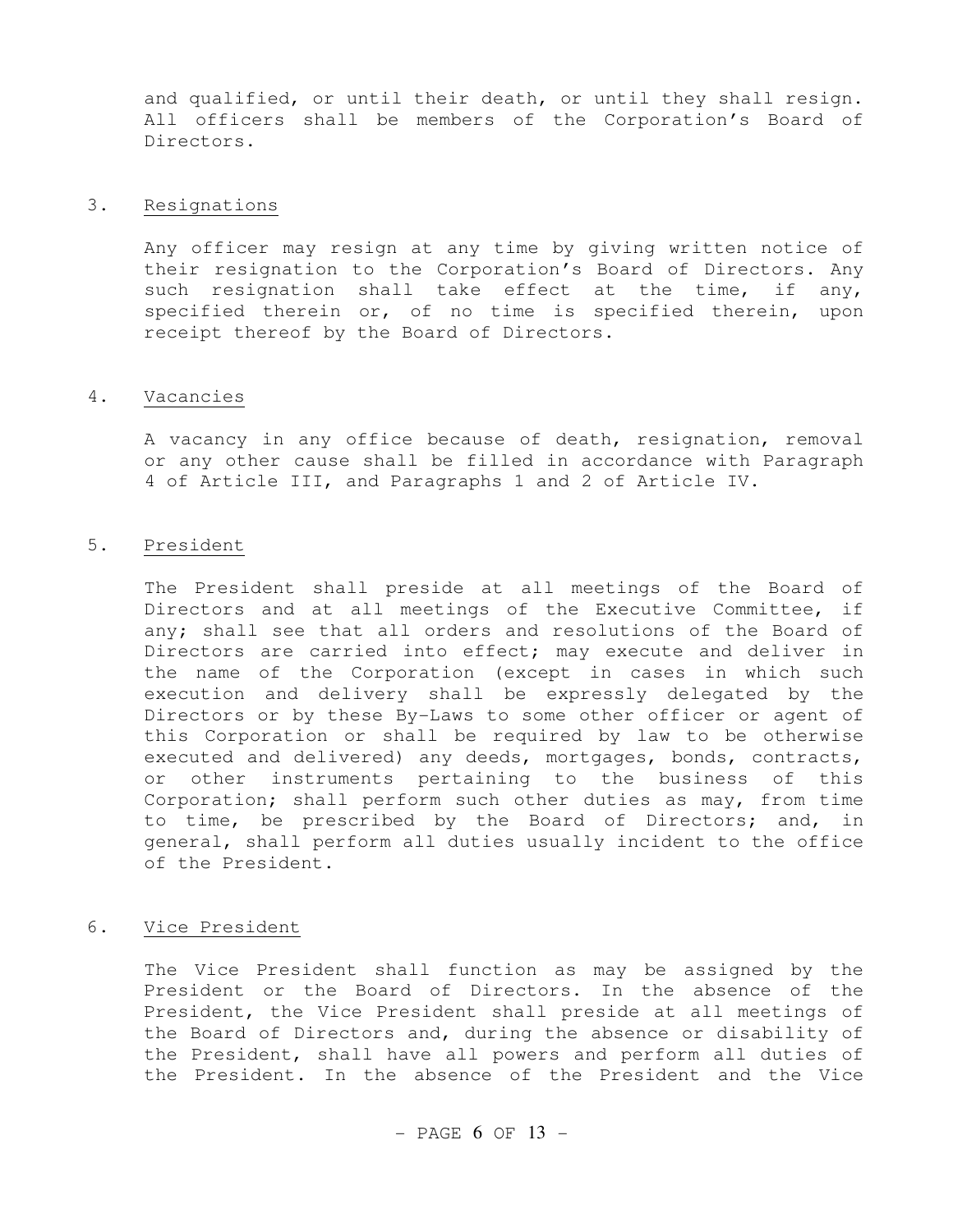President, another Board member may be appointed by the Board of Directors to discharge the President's functions, or any of them specified by the Board.

# 7. Secretary

 The Secretary shall have responsibility for recording proceedings of all meetings of the Board of Directors and of all of the meetings of the Executive Committee, if any; shall have responsibility to keep on file at all times a complete copy of the Articles of Incorporation and all amendments and restatements thereof and a complete copy of these By-Laws and all amendments and restatements hereof; shall have responsibility for, when directed to do so, giving proper notice of meetings of the Board of Directors and meetings of the Executive Committee, if any; shall have responsibility to accomplish performance of such other duties as may from time to time be prescribed by the Board of Directors or by the President; and, in general, shall have responsibility for all duties usually incident to the office of the Secretary. Any of the above duties may be delegated to some other individual upon approval of the terms of such delegation by the Board of Directors.

# 8. Treasurer

 The Treasurer shall be responsible for assuring the Board of Directors receives accurate and timely financial information and uses it in making decisions; shall be the Chair of the Finance Committee; shall develop key guidelines and assumptions for the budget process; shall analyze trends in income sources, including discussions of changes in types and reliability of income; shall review financial statements in detail, including comparisons of budget to actual results on a monthly basis and forecast cash flow; shall review and discuss the Corporation's financial policies for adequacy, including but not limited to cash disbursements, adequacy of insurance coverage, and tax complications and/or information reporting process; shall be involved in banking transactions as an authorized signer for deposit accounts and initiates and manages any loans; shall perform such other duties as may, from time to time, be prescribed by the Board of Directors or by the President; and, in general, shall perform all duties usually incident to the office of the Treasurer.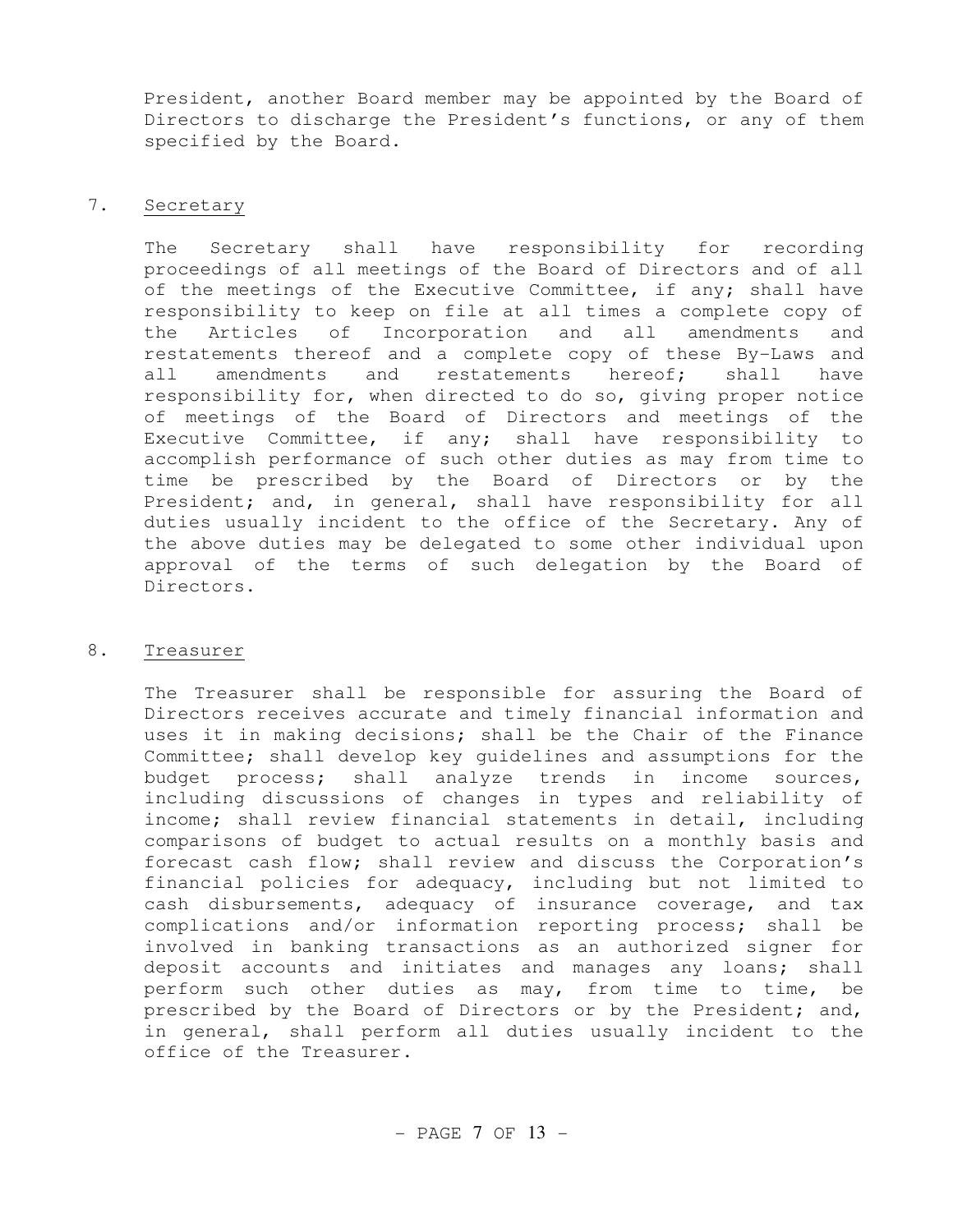# 9. Executive Director

- a. The Executive Director shall be the chief operations manager of the Corporation. The terms of employment and compensation of the Executive Director shall be set by the Corporation's Board of Directors.
- b. The responsibilities of the Executive Director shall be to:
	- 1) Manage the day-to-day affairs of this Corporation in accordance with the policies established by the Board of Directors and the Executive Committee, if any;
	- 2) Supervise the staff;
	- 3) Prepare monthly financial and activity reports;
	- 4) Develop basic operating rules and procedures for the Corporation's facilities and operations, as approved by the Board of Directors;
	- 5) Coordinate, promote, and assist in the development of local programming;
	- 6) Coordinate volunteers for all aspects of the Corporation's operations by contacting and scheduling them to assist in operating the Corporation's facilities and resources;
	- 7) Schedule equipment use, schedule programming, and advise producers in preparation of their productions;
	- 8) Develop new programs and program series;
	- 9) Prepare a budget annually for submission to the Board of Directors, administer all funds allocated by the Board of Directors, and contract with individuals and organizations for services, as approved by the Board of Directors;
	- 10) Attend all meetings of the Board of Directors and recommend adoption of measures deemed necessary or expedient, but shall have no power to vote;
	- 11) Oversee the use and maintenance of all equipment owned by this Corporation;

 $-$  PAGE 8 OF 13  $-$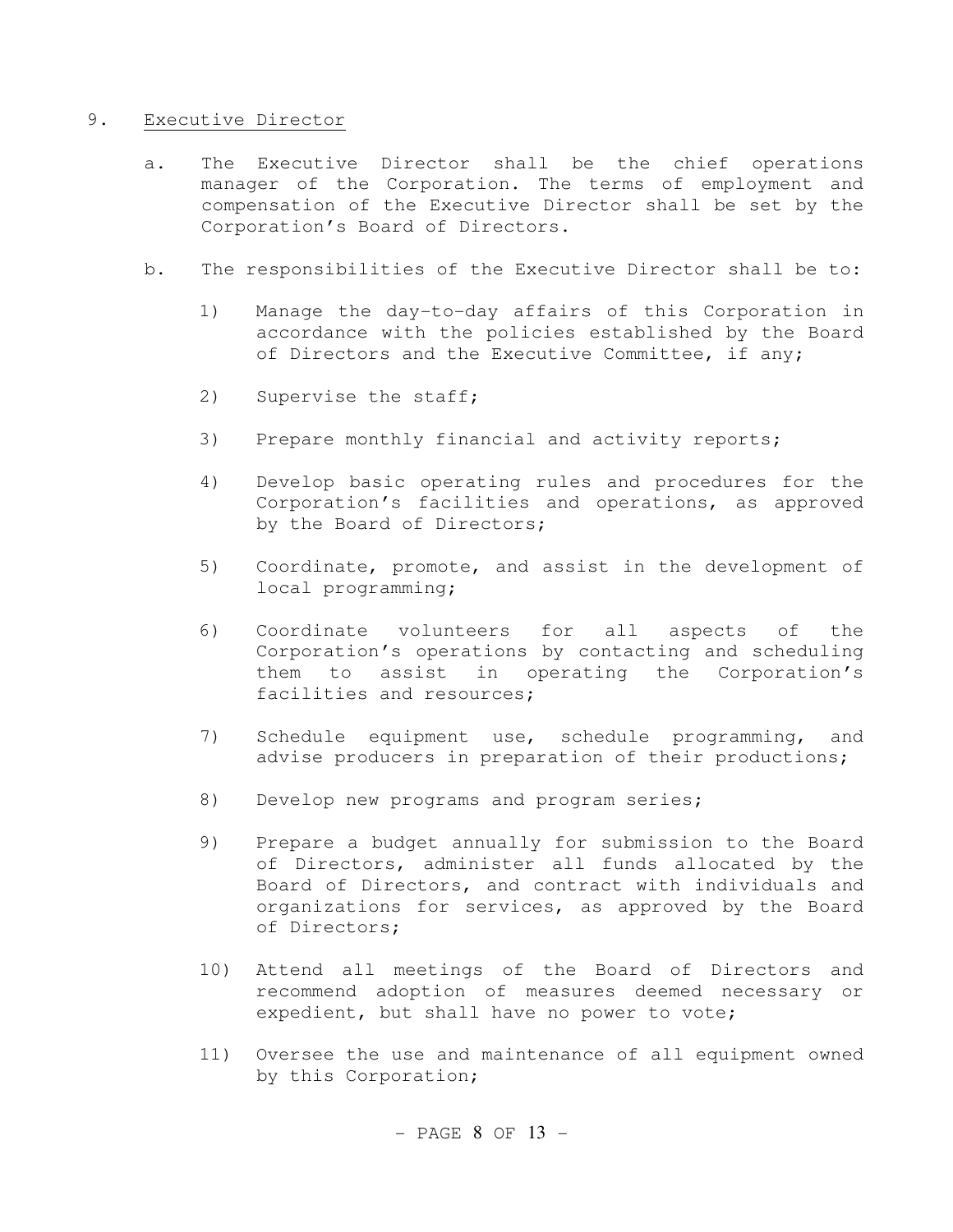- 12) Encourage local organizations to use the Corporation's facilities through an outreach program designed to engage the public; and
- 13) Perform such other duties as the Corporation's Board of Directors may direct from time to time.

# 10. Other Officers, Agents and Employees

 This Corporation may have such other officers, agents, legal counsel and employees as may be deemed necessary by the Board of Directors. Such other officers, agents, legal counsel and employees shall be appointed in such manner, have such duties and hold their positions for such term as my be determined by resolution of the Board of Directors.

# 11. Bond

 The Board of Directors shall, from time to time, determine which, if any, officers or employees of this Corporation shall be bonded and the amount of each bond. The Corporation shall bear the cost of any required bonds.

### ARTICLE V: CONFLICT OF INTEREST

- 1. No Director, officer or employee of this Corporation may participate in the evaluation, review, or approval of any application for a grant or loan or in any other matter in which there is a direct personal interest. No Director, officer or employee may participate in a matter in which an organization by which they are employed, or of which they are an officer or Director, has an interest. The decision of the Board of Directors shall be final in determining whether said person shall be disqualified from participation in any way in the matter.
- 2. All grants, loans and other transactions shall be conducted at arm's length and shall not violate the proscriptions in the Articles of Incorporation, these By-Laws, or any other applicable prohibition against the Corporation's use or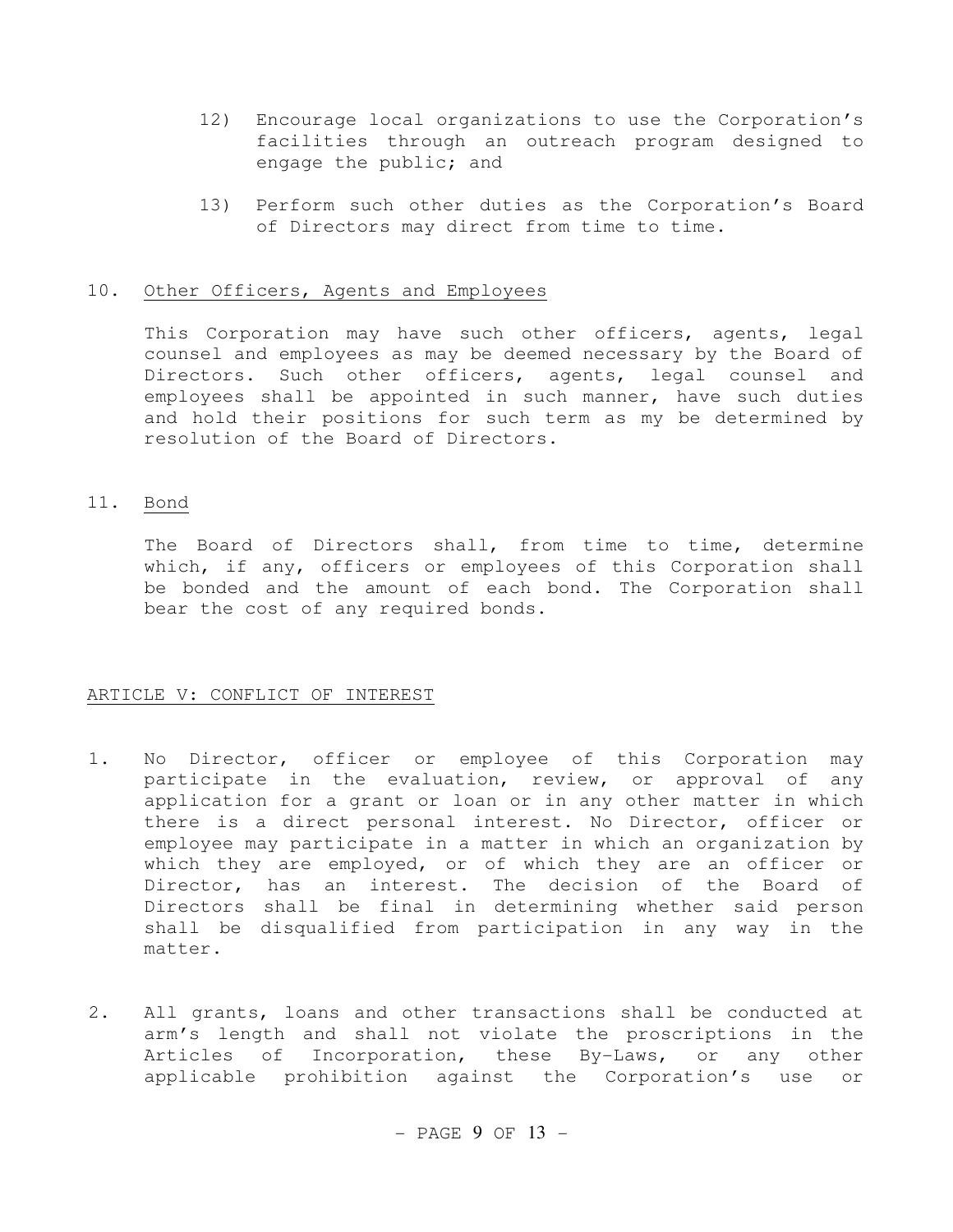application of its funds for private benefit. No such grant, loan or transaction shall be entered into if it would result in denial of or loss of tax-exempt status under Section  $501(c)(3)$ of the Internal Revenue Code and its regulations as they now exist or as they may be hereafter be amended.

3. The provisions of Article V are supplemental and in addition to the provisions of Division 2, Part 2, Chapter 2, Article 3 of the Corporations Code.

### ARTICLE VI: FINANCIAL MATTERS

### 1. Balanced Budget

 The Corporation shall have an annual balanced budget as adopted by the Corporation's Board of Directors in which expenditures shall not exceed anticipated revenues.

# 2. Accounting System

 The Corporation's Board of Directors shall cause to be established and maintained, in accordance with generally accepted accounting principles applied on a consistent basis, an appropriate accounting system for this Corporation to include published annual financial statements. All financial and operating records of the Corporation shall be subject to audit at any time by the City of Pasadena.

#### 3. Compensation

a. Employees – The Corporation's Board of Directors may at any time and from time to time, by resolution, provide for the payment of compensation to, and for the payment or reimbursement of expenses incurred by any agent or employee of this Corporation for personal services rendered to this Corporation, or for any expenses necessarily paid or incurred by any such agent or employee, but only if and to the extent that the performance of such services or the incurrence of such expenses is directly in furtherance of the charitable, scientific, literary or educational purposes of this Corporation and the compensation or the

 $-$  PAGE 10 OF 13  $-$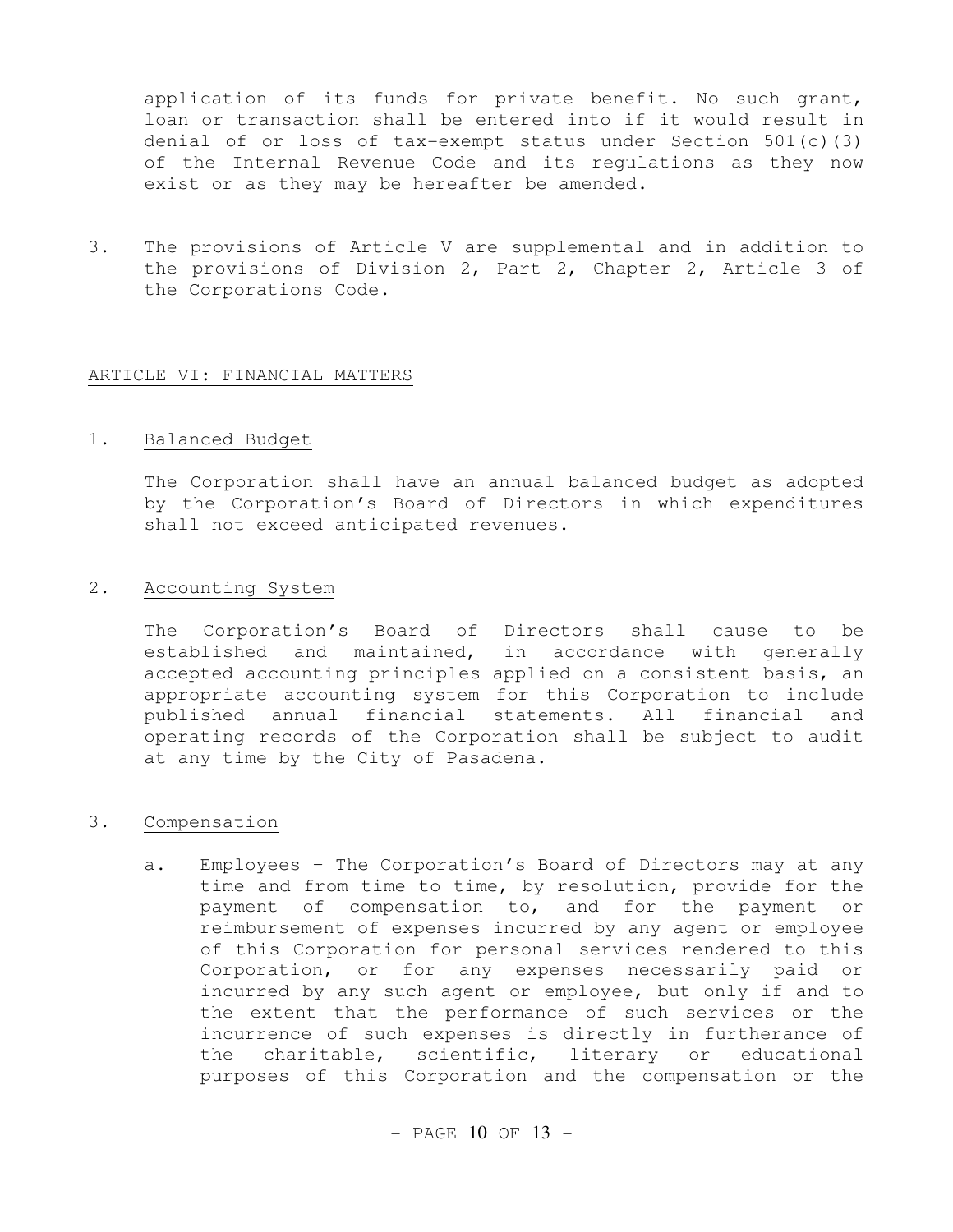amount of expenses paid or reimbursed, as the case may be, is reasonable and not excessive.

b. Directors – The Corporation's Board of Directors may at any time and from time to time, by resolution, provide for the reimbursement of expenses incurred by any Director or officer in pursuit of their duties as Director or officer of this Corporation, but only if and to the extent that the incurrence of such expenses is directly in furtherance of the charitable, scientific, literary or educational purposes of this Corporation and the amount of expenses paid or reimbursed, as the case may be, are reasonable and not excessive.

### 4. Fiscal Year

 The fiscal year of the Corporation shall be the fiscal year of the City of Pasadena.

### 5. Checks, Drafts and Other Matters

 All checks, drafts or other orders for the payment of money and all notes, bonds or other evidences of indebtedness issued in the name of this Corporation shall be signed by such officer or officers, agent or agents, employee or employees of this Corporation and in such manner as may, from time to time, be determined by resolution of the Board of Directors.

## 6. Annual Report

 The Corporation shall prepare an annual written report and shall submit the report to the City Council of the City of Pasadena by September 30 of the year following the end of the fiscal year of the report. The report shall include a report of the financial status of the Corporation, a summary of corporate activities of the preceding year, a report of the attendance of each Director, a summary of the goals of the Corporation, and such other information that the Corporation or the City of Pasadena determines.

### 7. Programming Support Funds

The Corporation may disburse funds to individuals,

 $-$  PAGE 11 OF 13  $-$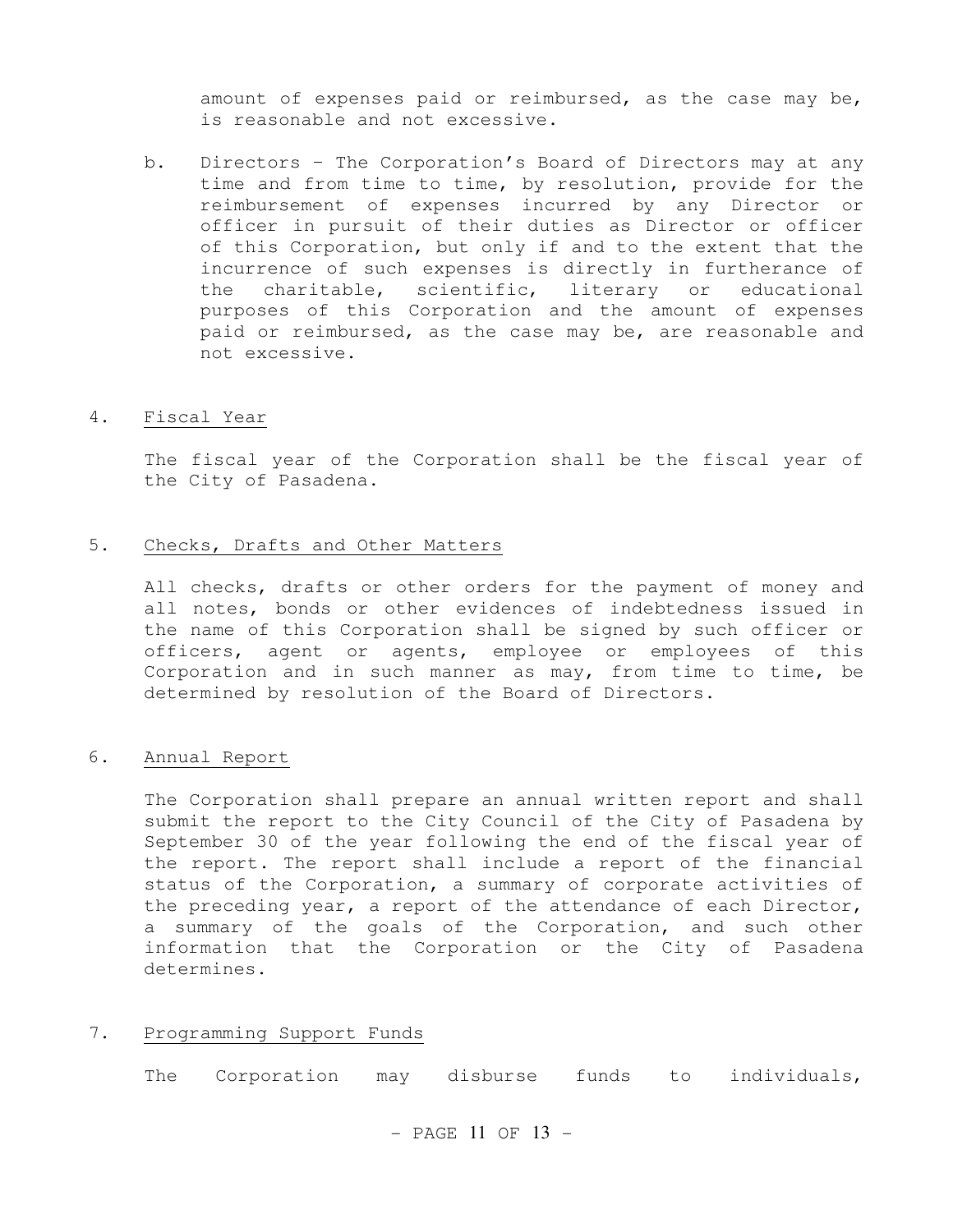organizations, and citizen groups for the production, distribution, acquisition and/or promotion of programming. Said programming shall be consistent with the purposes of the Corporation. Funds so disbursed shall be allocated pursuant to rules and procedures adopted by the Corporation's Board of Directors.

## 8. Statement of Goals and Criteria

 The Corporation's Board of Directors shall prepare a written set of policy, operational and fiscal goals for the Corporation, and a set of criteria for evaluating the Corporation's effectiveness in achieving these goals. The written goals and criteria shall be submitted to the City Council of the City of Pasadena not later than the date the Corporation submits its annual report pursuant to Section 7 of Article VI. The Corporation's goals and criteria may be revised from time to time as the Corporation or the City Council deems necessary.

# ARTICLE VII: USES OF CHANNELS

## 1. Equity and Non-Discrimination Rules

 The Corporation shall development rules ensuring that channel time is available to residents and groups on an equitable and non-discriminatory basis. These rules shall preserve the principle that a reasonable amount of channel time and facility use is available to Pasadena residents, at no cost, for community access communications purposes.

# 2. Recording and Reporting of Regional or Interconnected Programs

 The Board of Directors shall cause to be established and maintained a system of recording all productions of cultural, educational, health or other programs made available to persons other than residents of the City of Pasadena but which use the resources of the Corporation or the City of Pasadena. The Board of Directors shall include a report of these programs to the City Council in its annual report as required in Article VI (6) of these By-Laws.